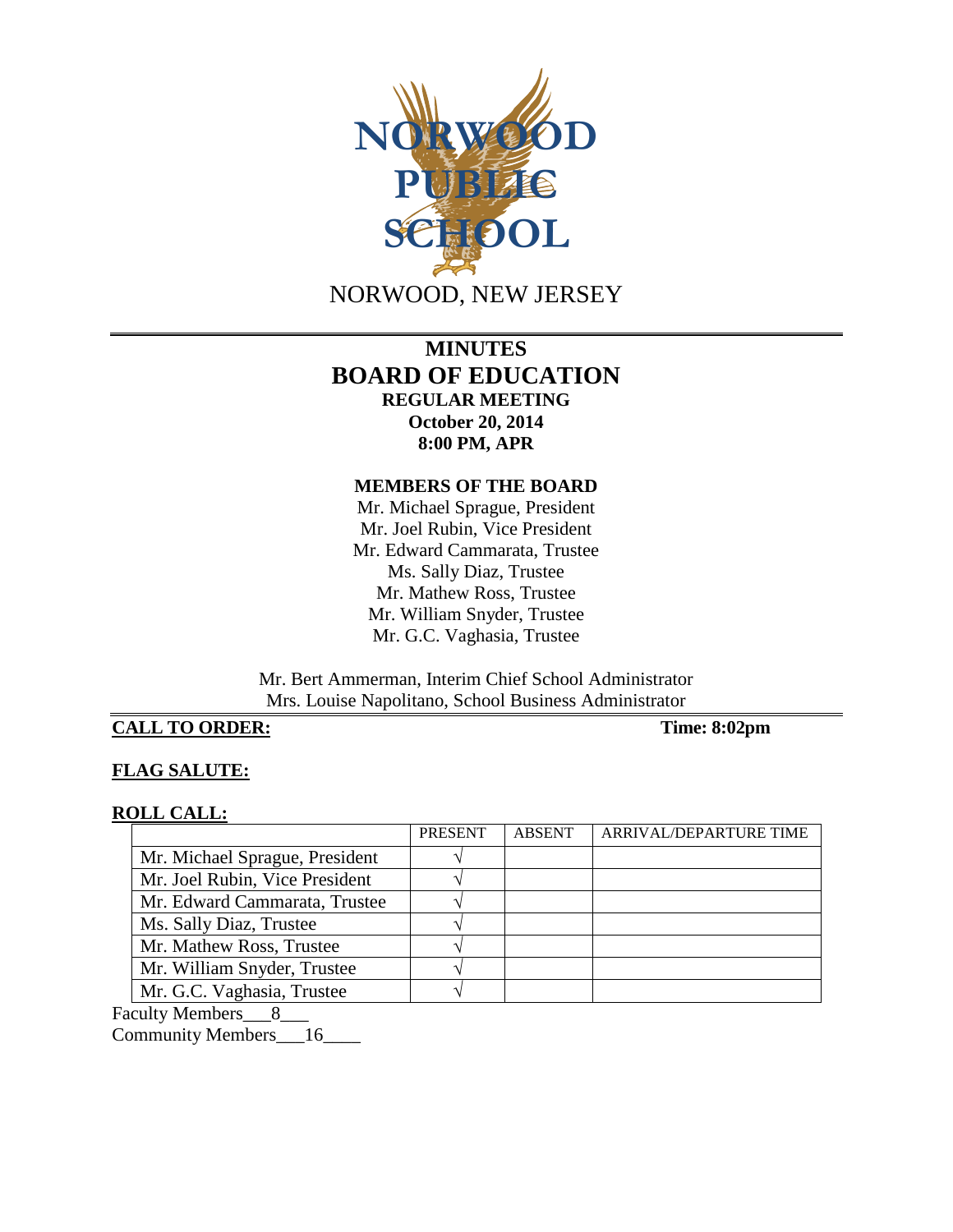# **OPEN PUBLIC PORTION MEETING ACT STATEMENT:**

Pursuant to the Open Public Meetings Act, Chapter 231, Laws of New Jersey 1975, notice of this meeting, its date, time and place have been posted on the Board's official bulletin board, and it has been delivered to The Record newspaper circulated in the District at least 48 hours prior to the time for this meeting. The Board will meet in executive session immediately following to discuss personnel and contractual matters.

# **DISCUSSION OF CORRESPONDENCE:**

# **INFORMATIONAL ATTACHMENTS:**

- October 2014 Calendar (Attachment A)
- October Enrollment Report (Attachment B)
- October Child Study Team Student Count (Attachment C)

## **MEETING CALENDAR**

| <b>Date</b>                                              | TIME | <b>PLACE</b> | <b>PURPOSE</b>         |  |
|----------------------------------------------------------|------|--------------|------------------------|--|
| *November 3, 2014                                        | 7:30 | APR          | <b>Work Session</b>    |  |
| November 17, 2014                                        | 8:00 | <b>APR</b>   | <b>Regular Meeting</b> |  |
| $*$ Move meeting to Novemeber 12 <sup>th</sup> at 7.30pm |      |              |                        |  |

**\*Move meeting to Novemeber 12th at 7:30pm**

# **PRESIDENT'S STATEMENT:**

# **COMMITTEE REPORTS:**

- **1. Finance Committee-Mr.** Sprague, Chair meeting on November  $17<sup>th</sup>$  at 7:00pm.
- **2. Building & Grounds**-Mr. Cammarata, Chair met regarding going out to bid for Replacement of Windows (included in the SDA Grant), Air Conditioning, and Heat. We hope to move forward with the Heating Project which we are recommending to go out to bid. The work will be done in the summer and it is a feasible time frame according to our architect, Joseph Cecco. The work will include Uni-vents, controls for the boilers, and controls for the gym. The recommendation is to table the Air Conditioning Project because the heat is a priority. We will be going out to bid on the heating project in January after the bids are reviewed. The window specifications are complete and will go out to bid right away for this project.
- **3. Negotiations/Performance & Evaluation** Mr. Rubin, Chair
- **4. Curriculum/Technology/Policy** Mr. Ross, Chair
- **5. School Business Administrator -** Mrs. Napolitano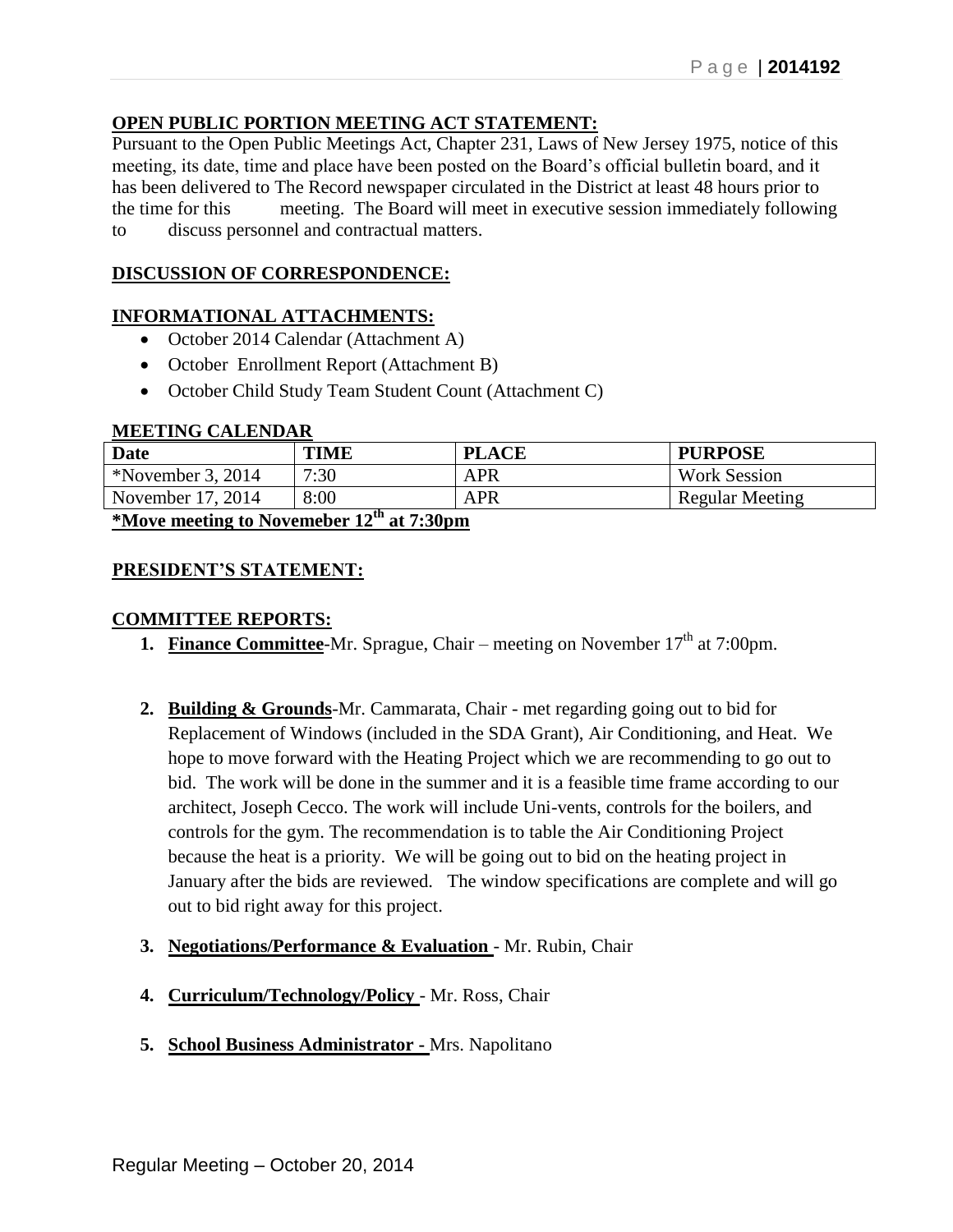## **6. Chief School Administrator** - Mr.Ammerman

Go Math – Mr. Ammerman spoke with other Superintendents who said that they are using the program and said that they do not have any problems. There will be additional free training in early November, video resources, free year subscription for parent resources that parents can go on. Also scheduled will be additional Professional Development Days to each teacher to work and collaborate on the program. Status update, 6-8 grades from Nicole Hill - we have given user names and passwords to students, at back to school night and we have positive feedback. We are using every day in class, warm up activities –we have not experienced many problems with the program. - BIG IDEAS, 4-5 Go Math - students are using the electronic version and working it out. Vito DeLaura said they are moving forward, it is a lengthy process, multiple strategies, 5 ways to solve a problem, a lot more depth, problem solving, whole different kind of reading, given assessments on line and homework on -line, Friday problem solving activities, students and staff in much better place than the beginning of the school year, 1-2 grade Jen Cianfaglione wrapping their head around it, parents and teachers are working to get it and it is getting better.

Mr. Vaghasia asked Mr. DeLaura about the discrepancy between instruction time and time recommended by Go Math and how that works; Mr. DeLaura stated that he extended his math period to 65-70 minute period plans, but they may spend more time on a subject matter. It's a long period for students to work on Math.

Mr. Ross asked Mr. DeLaura what the parents reaction is and on back to school night was helpful, but it's hard for parents who want to assist their children.

Jen Cianfaglione stated that parents come in one afternoon and do "parent extra help" so that the parents are able to work on the program at home. A parent said it was better but she had hired a tutor for her child. The state had given us a heads up, which we were aware of, but there were no resources to use for rolling out the program.

Math portion read out loud to them - PARCC assessment - moving and revolving as we get ready, Gina McCormack said that students will be tested at two different times.

We will be voting on baseball and softball. Mr. Ammerman said he has enough games but will need to firm up based on tonight's vote. Baseball, Softball costs - do we have a rough estimate - bussing, umpires, 10-12 games, balls, bats, uniforms (one-time expense) \$4,000 w/out uniforms, stipends for coaches, \$5,000 for coaches - cost about \$10,000. We will need to change uniforms every four or five years. An additional \$5,000 a year will be required for Crowd Control (supervisor for insurance purposes to have an adult present to work the clock or if there is an issue).

Mr. Rubin likes the idea of having a school team, but is not sure if the students will play all three: Rec., Travel and School Team.

Mr. Ammerman says that Rec. starts later, like 5pm or 6 pm, the issue will come more likely with club teams.

Mr. Ross - good idea, many parents came and spoke to us a year ago, so there are parents that have been interested for a long time, let's have it -if we have an interest it we should give it a shot and move forward.

Mr. Cammarata has safety concerns with the fact that smaller  $6<sup>th</sup>$  graders could be playing against bigger  $8<sup>th</sup>$  graders.

Mr. Vaghasia stated that his son plays on 3 soccer teams, but there are kids that have growth spurts at different ages and students figure it out. Other towns have school teams and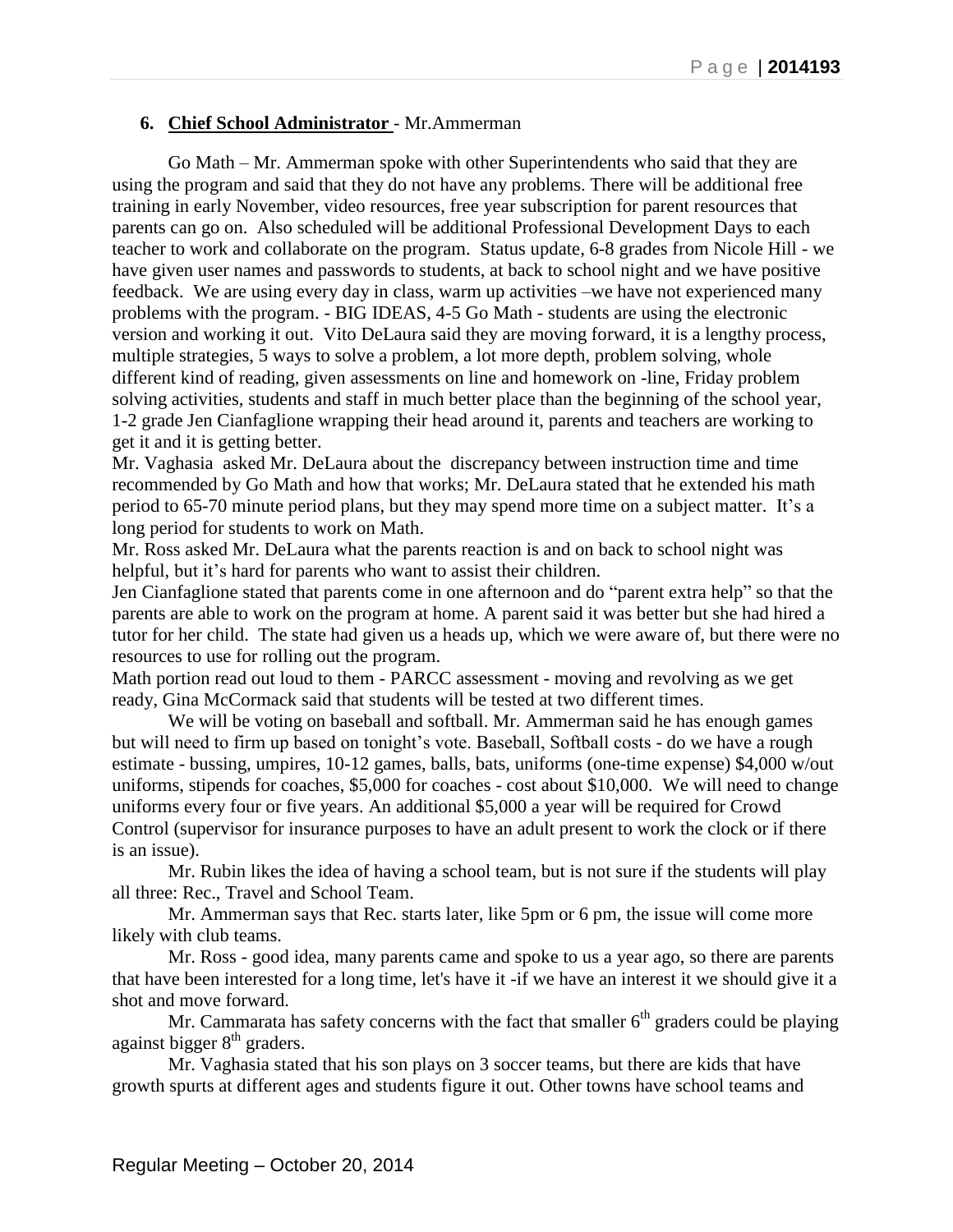some of those students have a better edge when the students have more playing time and on different levels. The scheduling can be worked out.

Mr. Sprague stated that this did not come up when the budget was put together and thinks it is a bad practice becsuse we don't have solid numbers. Track and volleyball teams do not exist in the community. This is a big expense to the taxpayers and don't see a need for these teams. Because this hasn't been discussed this is poor procedure on our part.

Mr. Ross stated that I'm not doing it for myself, but we have discussed this on a number of occasions and we did discuss this even when the prior administration was here. We aren't springing this on anyone. It's a new sport to this school, and if we push it off again, it may not start up at all.

Ms. Diaz stated that anything we vote on has a price associated it to it. An expendable of \$10,000 to teacher training, science or other program. Our resources should be better spent on other programs.

Mr. Vaghasia stated that we have discussed this numerous times. Mr.Gatens put it off, but Mr. Ammerman discussed it when he got here. This is a discretionary item in the process; get rid of soccer and basketball as well. To say that we have never discussed that before is not correct.

Mr. Sprague stated that it was not discussed to be part of the budget and no one came to the Finance Committee Meeting. This is bad policy to vote on items without numbers attached to them. This has to go to a committee for a vote.

Mr. Vaghasia asked if we could reword the motion to be contingent upon a certain dollar value.

Mr. Rubin asked Mr. Ammerman his opinion, which he said came up a month or two ago and Mr. Ammerman looked at it to see if we could get a schedule. He spoke to other Superintendents; Harrington Park started last year, and Old Tappan has a team. Norwood could get into a league with River Vale, Upper Saddle River. If you want to do it, we have the games, but costs have to be factored in, we must look for a teacher first but then look outside. If The Board votes yes tonight then we should do an interest survey. This has importance to some but it will be alot to others. This promotes students to have alligience to the school.

Mr. Vaghasia asked about a donation of funds to offset the cost of the program, is that a possibility?

Mr. Snyder said we can vote based on student participation. Mr. Snyder loves sports but agrees with Mr. Sprague as to procedure. Mr. Snyder said we should see participation and guardrail on cost and review after first year.

#### **ACTION ITEMS:**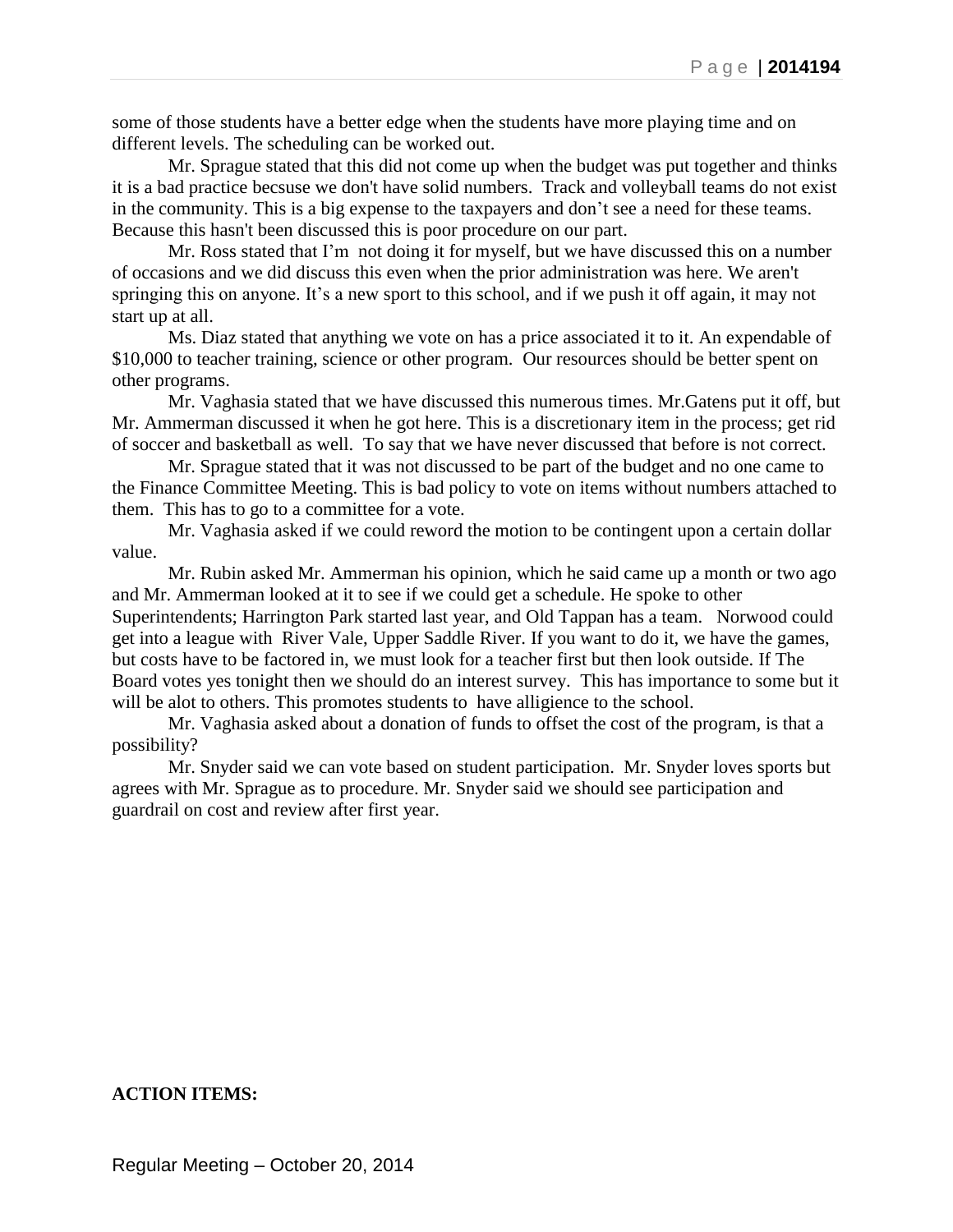# **I. APPROVAL OF MINUTES**

BE IT RESOLVED, that the Motion to Approve the Minutes of:

September 8, 2014 –Work Session & Executive Session September 22, 2014 – Regular Meeting & Executive Session September 29, 2014 – Special Meeting & Executive Session

Moved by: Mr. Ross Seconded by: Mr. Snyder Vote: All In Favor

| <b>BOARD MEMBER</b>            | <b>AYE</b> | <b>NAY</b> | ABSTAINED | <b>ABSENT</b> |
|--------------------------------|------------|------------|-----------|---------------|
| Mr. Michael Sprague, President |            |            |           |               |
| Mr. Joel Rubin, Vice President |            |            |           |               |
| Mr. Edward Cammarata, Trustee  |            |            |           |               |
| Ms. Sally Diaz, Trustee        |            |            |           |               |
| Mr. Mathew Ross, Trustee       |            |            |           |               |
| Mr. William Snyder, Trustee    |            |            |           |               |
| Mr. G.C. Vaghasia, Trustee     |            |            |           |               |

## **II. ADMINISTRATIVE COMMITTEE**

BE IT RESOLVED, pursuant to the recommendation of the Chief School Administrator, the Administrative Committee recommends the following resolution(s):

Motion to approve Administrative items "**A1 – A11**" Moved by: Mr. Ross Seconded by: Mr. Rubin & Mr. Snyder Vote: All In Favor

| <b>BOARD MEMBER</b>            | <b>AYE</b> | <b>NAY</b> | <b>ABSTAINED ABSENT</b> |  |
|--------------------------------|------------|------------|-------------------------|--|
| Mr. Michael Sprague, President |            |            |                         |  |
| Mr. Joel Rubin, Vice President |            |            |                         |  |
| Mr. Edward Cammarata, Trustee  |            |            |                         |  |
| Ms. Sally Diaz, Trustee        |            |            |                         |  |
| Mr. Mathew Ross, Trustee       |            |            |                         |  |
| Mr. William Snyder, Trustee    |            |            |                         |  |
| Mr. G.C. Vaghasia, Trustee     |            |            |                         |  |

# **A1. Harassment, Intimidation and Bullying**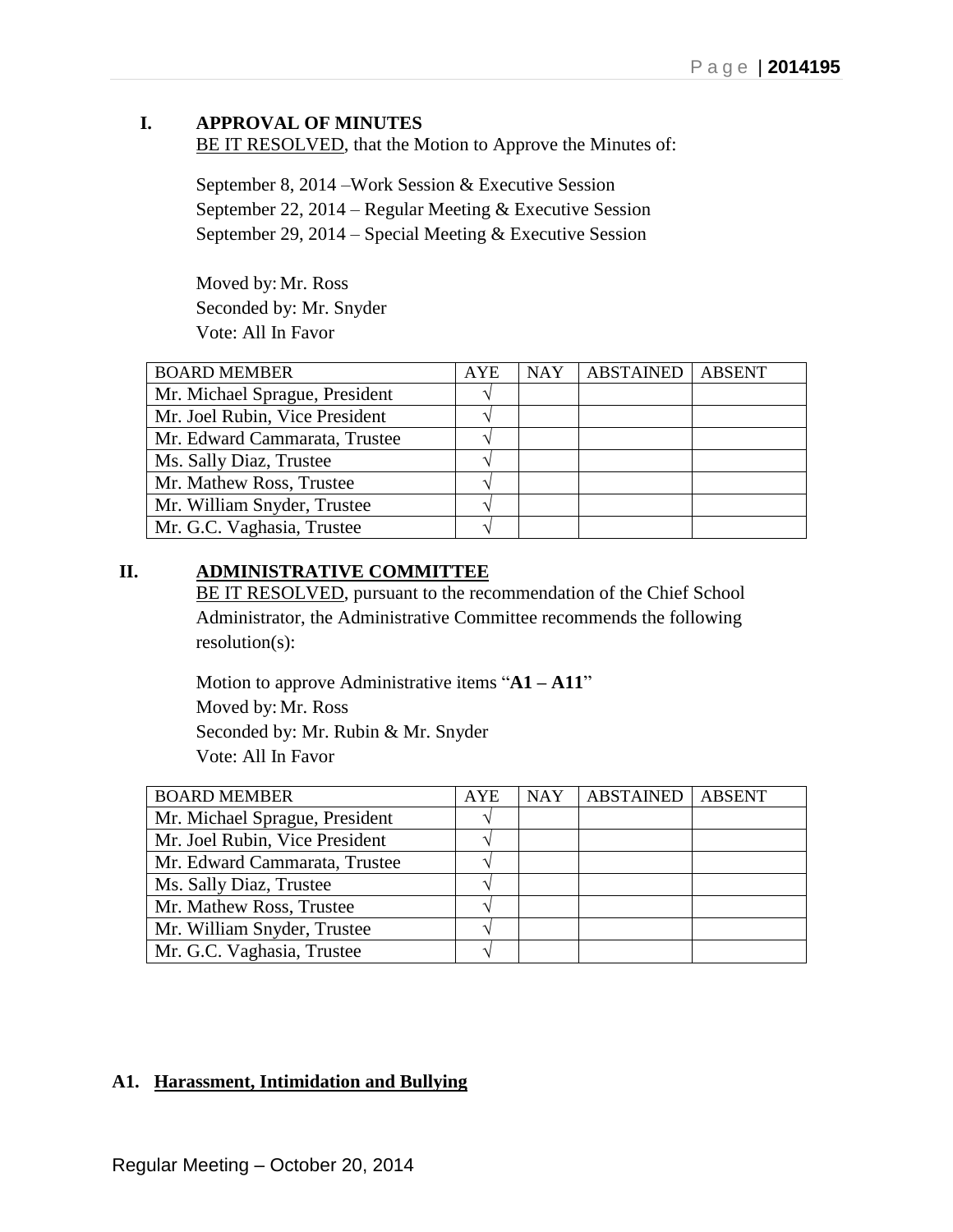approve, as per the Chief School Administrator's report, the following HIB Report for September 2014 as they relate to HIB Policy #5131.8: Reported Cases: 1 Number of Cases open: 0 Number of Cases closed: 1 Number of Incidents determined to be HIB: 0

# **A2. Fire and Security Drills**

post-approve the following fire and security drills for the month of September: Fire Drill – September 10, 2014 Security Drill – September 24, 2014

## **A3. CST Services/Placements (Enclosure 1)**

approve the child study team services/placements as per Enclosure 1.

## **A4. Workshop/Conference**

approve and post-approve the following conferences/workshops:

| $\bullet$ | Name:       | <b>Bernadette Ricco</b>                      |
|-----------|-------------|----------------------------------------------|
|           | Conference: | <b>VIA Planning Meeting</b>                  |
| Location: |             | Northern Valley Curriculum Ctr, Demarest, NJ |
|           | Date:       | 10/31/14                                     |
|           | Cost:       | (1)                                          |
|           |             |                                              |

| $\bullet$ | Name:       | Megan O'Neill                          |
|-----------|-------------|----------------------------------------|
|           | Conference: | Bergen County School Counselors Assoc. |
|           | Location:   | Paramus, NJ                            |
|           | Date:       | 10/3/14                                |
|           | Cost:       | (1)                                    |

| $\bullet$ Name: | Megan O'Neill                                     |
|-----------------|---------------------------------------------------|
| Conference:     | <b>HIB Prevention Training Program</b>            |
| Location:       | Toms River, NJ                                    |
| Date:           | 10/15/14                                          |
| Cost:           | \$150.00 registration & \$68.86 mileage and tolls |

 Name: Sean Ulley, Linda Strickland, Sara Pulgrano, Stephanie Gadaleta Conference: Instructional Skills Seminar Location: Northern Valley Curriculum Ctr, Demarest, NJ Date: 10/10/14 Cost: .00 Name: Dana Sir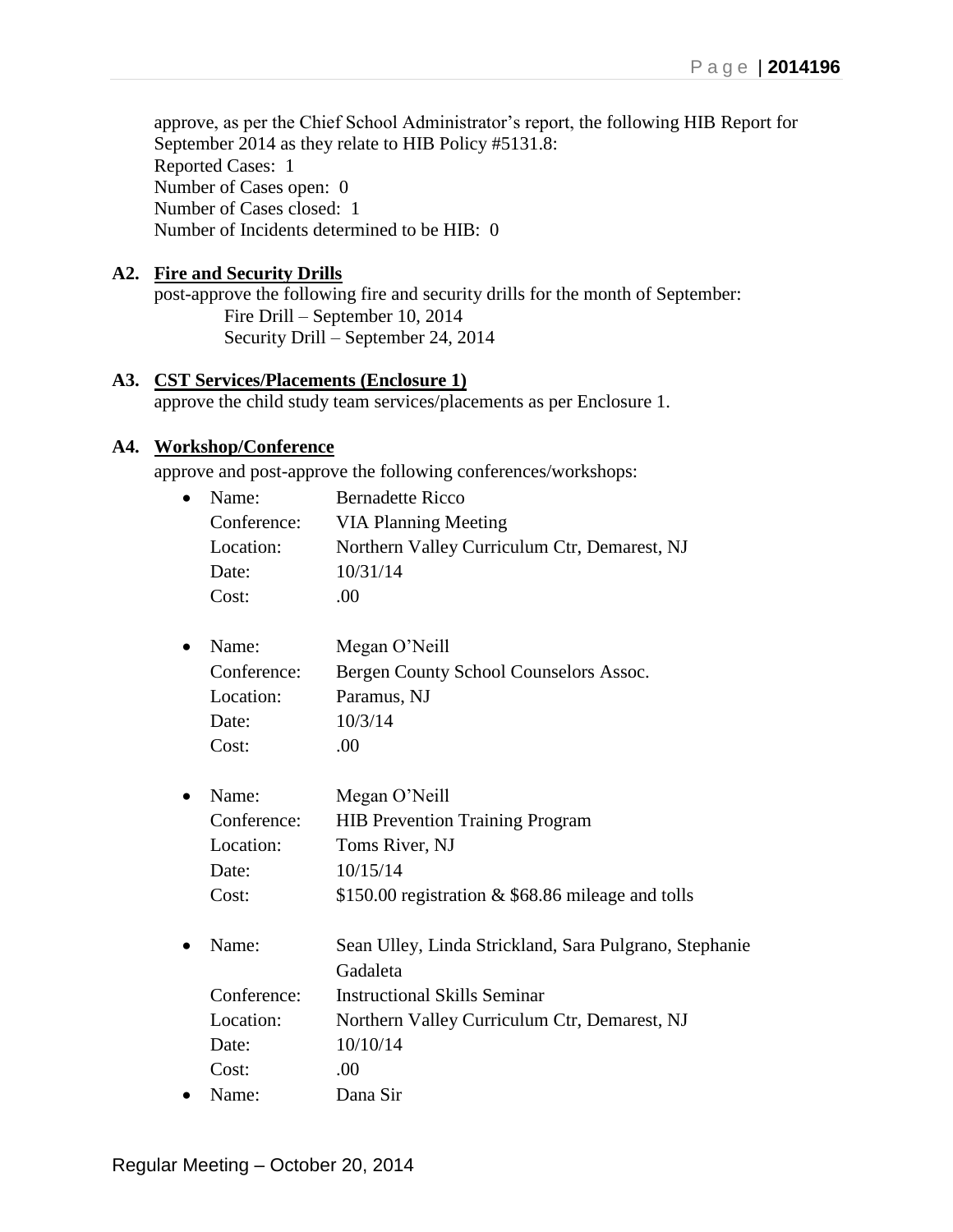|           | Conference: | Two Worlds are About to Collide – Standards-Based IEP's<br>In the CCSS and PARCC Era |
|-----------|-------------|--------------------------------------------------------------------------------------|
|           | Location:   | Edison, NJ                                                                           |
|           | Date:       | 10/24/14                                                                             |
|           | Cost:       | .00                                                                                  |
|           |             |                                                                                      |
| $\bullet$ | Name:       | Megan O'Neill                                                                        |
|           | Conference: | Is it an IEP, 504 Accommodation Plan or What? Now is the                             |
|           |             | Time to Get 504 Right                                                                |
|           | Location:   | Paramus, NJ                                                                          |
|           | Date:       | 11/24/14                                                                             |
|           | Cost:       | Mileage \$3.41                                                                       |
| ٠         | Name:       | John Pontrella, Danielle Keller, Marianne Morris,                                    |
|           |             | Charmaine DellaBella, Vito DeLaura, Chelsea Kritzer                                  |
|           | Conference: | Go Math                                                                              |
|           | Location:   | Haworth, NJ                                                                          |
|           | Date:       | 10/1/14                                                                              |
|           | Cost:       | .00                                                                                  |
| $\bullet$ | Name:       | Bonnie Malora, Catherine Stanzione                                                   |
|           | Conference: | <b>PARCC Assessment</b>                                                              |
|           | Location:   | Northern Valley Curriculum Ctr, Demarest, NJ                                         |
|           | Date:       | 9/30/14                                                                              |
|           | Cost:       | .00                                                                                  |
| $\bullet$ | Name:       | Kyle Kubicki, Sean Ulley, Stephanie Gadaleta, Linda Strickland                       |
|           | Conference: | Classroom Leadership                                                                 |
|           | Location:   | Northern Valley Curriculum Ctr, Demarest, NJ                                         |
|           | Date:       | 10/21/14                                                                             |
|           | Cost:       | .00                                                                                  |
| $\bullet$ | Name:       | Debra Cicchetti, Catherine Stanzione, Bonnie Malora                                  |
|           | Conference: | Child Study Team Evaluations, How to Use the                                         |
|           |             | Information to Better Understand Students and                                        |
|           |             | <b>Enhance Classroom Instruction</b>                                                 |
|           | Location:   | Northern Valley Curriculum Ctr, Demarest, NJ                                         |
|           | Date:       | 10/3/14                                                                              |
|           | Cost:       | .00                                                                                  |
|           | Name:       | Megan O'Neill                                                                        |
|           |             |                                                                                      |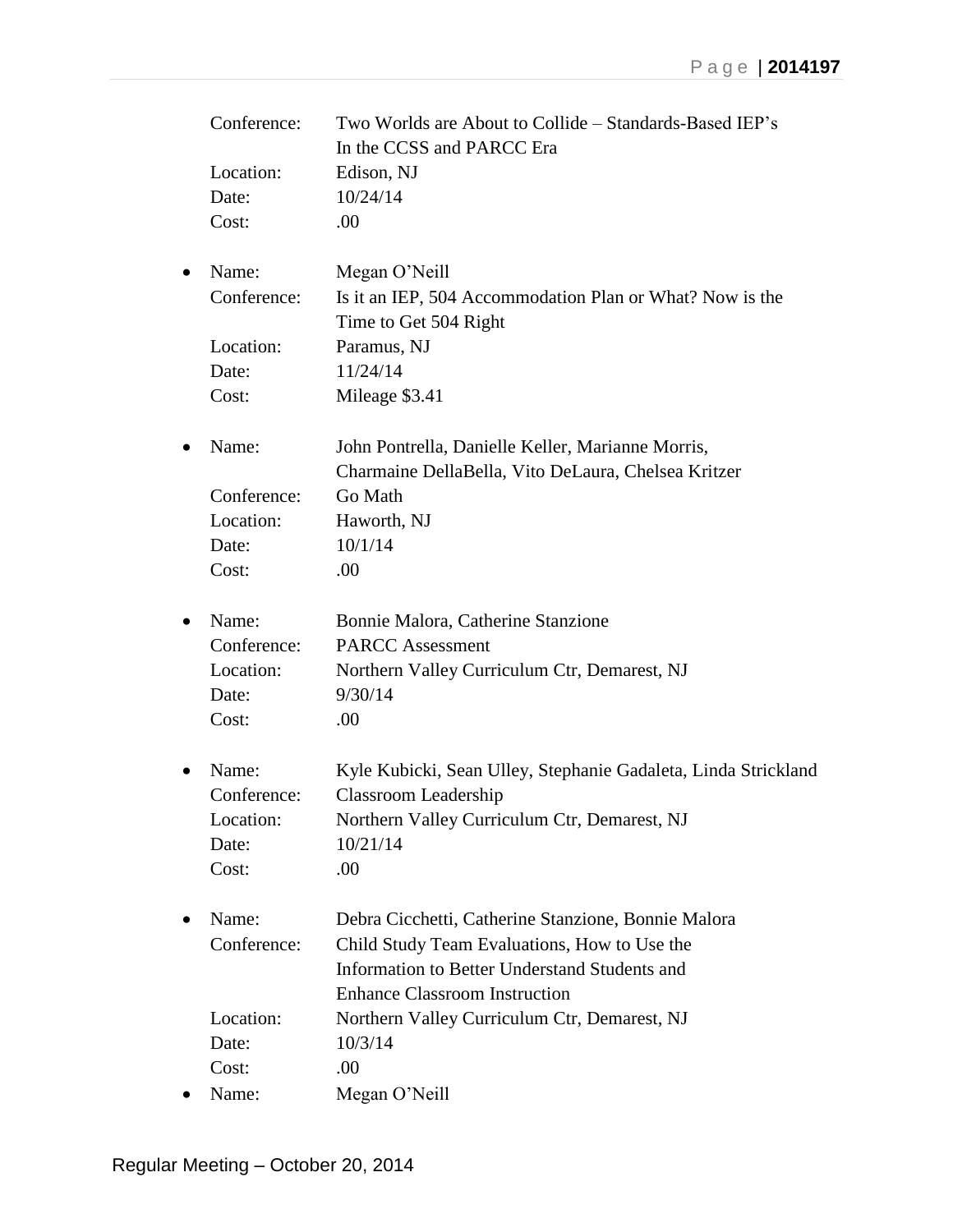| Conference:<br>Location:<br>Date:<br>Cost:          | HIB Workshop: How to Utilize I&RS to Support<br><b>Antibulllying Student Remediation</b><br>Lodi, NJ<br>11/21/14<br>Registration-\$99.00, mileage-\$4.65                  |
|-----------------------------------------------------|---------------------------------------------------------------------------------------------------------------------------------------------------------------------------|
| Name:<br>Conference:<br>Location:<br>Date:<br>Cost: | <b>Catherine Stanzione</b><br>An Introduction to the new WISC-V<br>Oradell, NJ<br>10/21/14<br>.00                                                                         |
| Name:<br>Conference:<br>Location:<br>Date:<br>Cost: | Jennifer Cianfaglione<br><b>Social Studies Curriculum Committee</b><br>Northern Valley Curriculum Ctr, Demarest, NJ<br>11/10/14, 1/8/15, 3/2/15, 4/16/15 & 5/12/15<br>.00 |
| Name:<br>Conference:<br>Location:<br>Date:<br>Cost: | Nicole Hill<br>Focusing Common Core Standards on Algebra<br>Northern Valley Curriculum Ctr, Demarest, NJ<br>10/14/14<br>.00                                               |
| Name:<br>Conference:<br>Location:<br>Date:<br>Cost: | Fran Orefice<br><b>NJDOE SCIP Training</b><br>Paramus, NJ<br>10/21/14<br>.00                                                                                              |
| Name:<br>Conference:<br>Location:<br>Date:<br>Cost: | Ann Alberti<br>Literature Leadership Motivation<br>Paramus, NJ<br>10/14/14<br>.00                                                                                         |

• Name: Gina McCormack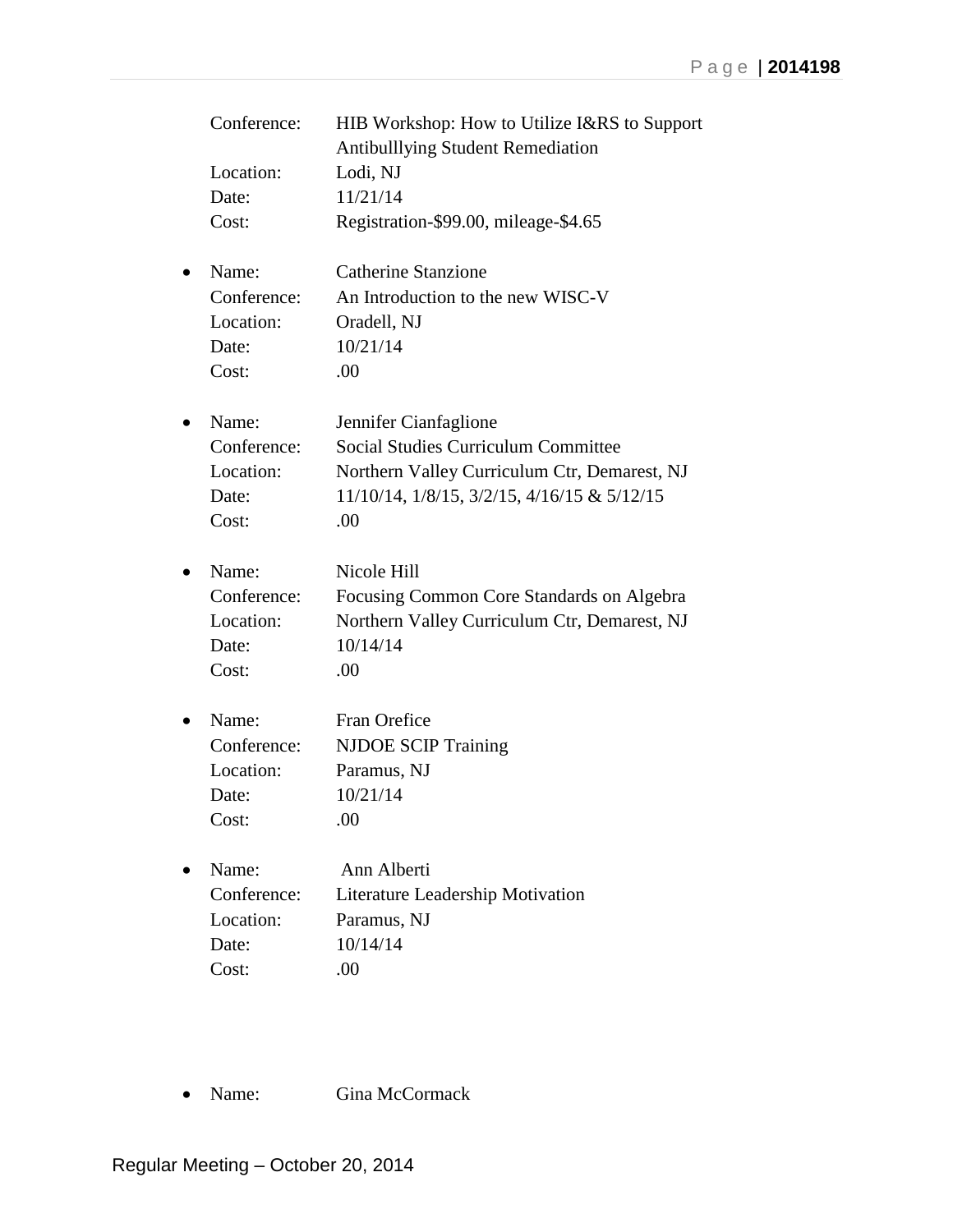| Conference: | Girl's Bullying: Relational Aggression and Guidelines toward |
|-------------|--------------------------------------------------------------|
|             | Resolution                                                   |
| Location:   | Lodi, NJ                                                     |
| Date:       | 1/16/15                                                      |
| Cost:       | Registration-129.00                                          |

## **A5. Statement of Assurance re use of Paraprofessional Staff (Enclosure 2)**

approve the Statement of Assurance Regarding the Use of Paraprofessional Staff for the 2014-2015 School Year.

## **A6. Personnel-Region III**

approve Region III to provide a 1:1 Instructional Aide for Student # 266904 for an School/District extracurricular activity, the District will reimburse Region III.

## **A7. Crowd Control**

post-approve Sean Ulley to do crowd control at the rate of \$31.00/session.

## **A8. Reporting Violence and Vandalism (Enclosure #5)**

accept the report and acknowledge the public presentation by the Superintendent of Schools of the 2013-2014 Violence and Vandalism data submitted under the Electronic Violence and Vandalism Reporting System (EVVRS).

## **A9. Marshall Evaluation Plan**

approve the Kim Marshall Evaluation Rubrics in evaluating staff for the 2014-2015 school year.

## **A10. Personnel-New Hire**

post-approve the following appointment for the 2014-2015 in accordance with the 2012- 2013 salary schedule between the Norwood Board of Education and the Norwood Education Association, until such time as a successor agreement is reached:

| <b>NAME</b> | <b>POSITION</b>           | <b>RATE</b>            | <b>EFFECTIVE</b> |
|-------------|---------------------------|------------------------|------------------|
| Anne Marie  | <b>Instructional Aide</b> | $\frac{\$16.00}{hr}$ . | 10/9/14          |
| Kugelman    | 1:1 aide for              | not to exceed 29       |                  |
|             | student as needed         | hours/week             |                  |
|             | per her 504 plan          | No Benefits            |                  |

# **A11. NJ QSAC, Statement of Assurance (Enclosure 6)**

approve the QSAC Statement of Assurance (SOA) for the 2014-2015 School Year.

# **ADMINISTRATIVE COMMITTEE**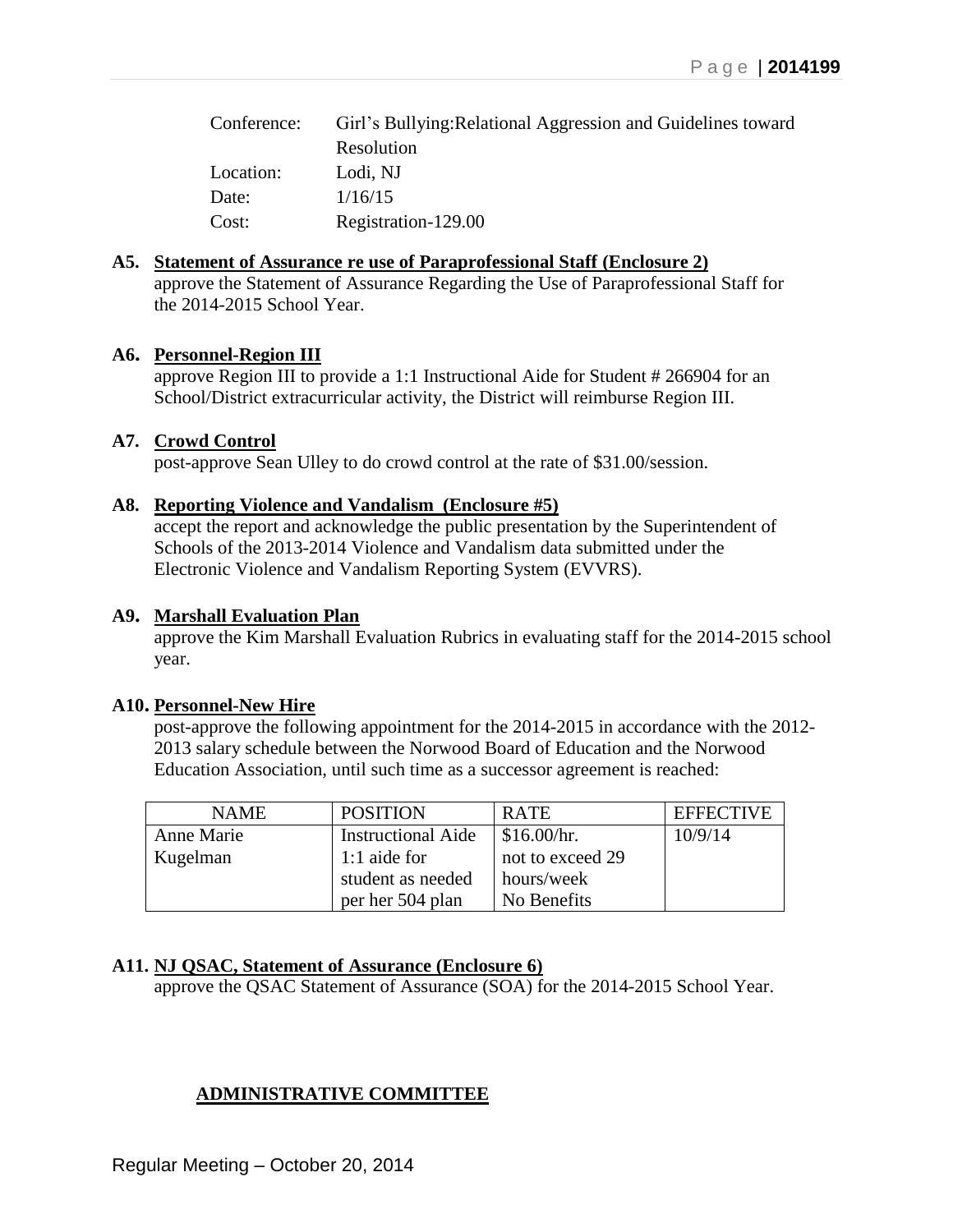BE IT RESOLVED, pursuant to the recommendation of the Chief School Administrator, the Administrative Committee recommends the following resolution(s):

Motion to approve Administrative item "**A12**" Moved by: Mr. Ross Seconded by: Mr. Vaghasia Vote: All In Favor

| <b>BOARD MEMBER</b>            | AYE | <b>NAY</b> | <b>ABSTAINED</b> | <b>ABSENT</b> |
|--------------------------------|-----|------------|------------------|---------------|
| Mr. Michael Sprague, President |     |            |                  |               |
| Mr. Joel Rubin, Vice President |     |            |                  |               |
| Mr. Edward Cammarata, Trustee  |     |            |                  |               |
| Ms. Sally Diaz, Trustee        |     |            |                  |               |
| Mr. Mathew Ross, Trustee       |     |            |                  |               |
| Mr. William Snyder, Trustee    |     |            |                  |               |
| Mr. G.C. Vaghasia, Trustee     |     |            |                  |               |

### **A12. Softball & Baseball Program**

approve the establishment of a softball and baseball program for the spring. **Wording amended at meeting:** 

approve the establishment of a softball and baseball program for the spring, contingent upon the cost not to exceed \$10,000 and there be a level of student participation to field such teams and the establishment of the same will be revisited after the first year.

## **III. CURRICULUM COMMITTEE**

BE IT RESOLVED, pursuant to the recommendation of the Chief School Administrator, the Administrative Committee recommends the following resolution(s):

Motion to approve Curriculum items "C1-C2" Moved by: Mr. Vaghasia Seconded by: Mr. Rubin Vote: All In Favor

| <b>BOARD MEMBER</b>            | <b>AYE</b>    | <b>NAY</b> | <b>ABSTAINED</b> | <b>ABSENT</b> |
|--------------------------------|---------------|------------|------------------|---------------|
| Mr. Michael Sprague, President | $\mathcal{N}$ |            |                  |               |
| Mr. Joel Rubin, Vice President |               |            |                  |               |
| Mr. Edward Cammarata, Trustee  |               |            |                  |               |
| Ms. Sally Diaz, Trustee        |               |            |                  |               |
| Mr. Mathew Ross, Trustee       |               |            |                  |               |
| Mr. William Snyder, Trustee    |               |            |                  |               |
| Mr. G.C. Vaghasia, Trustee     |               |            |                  |               |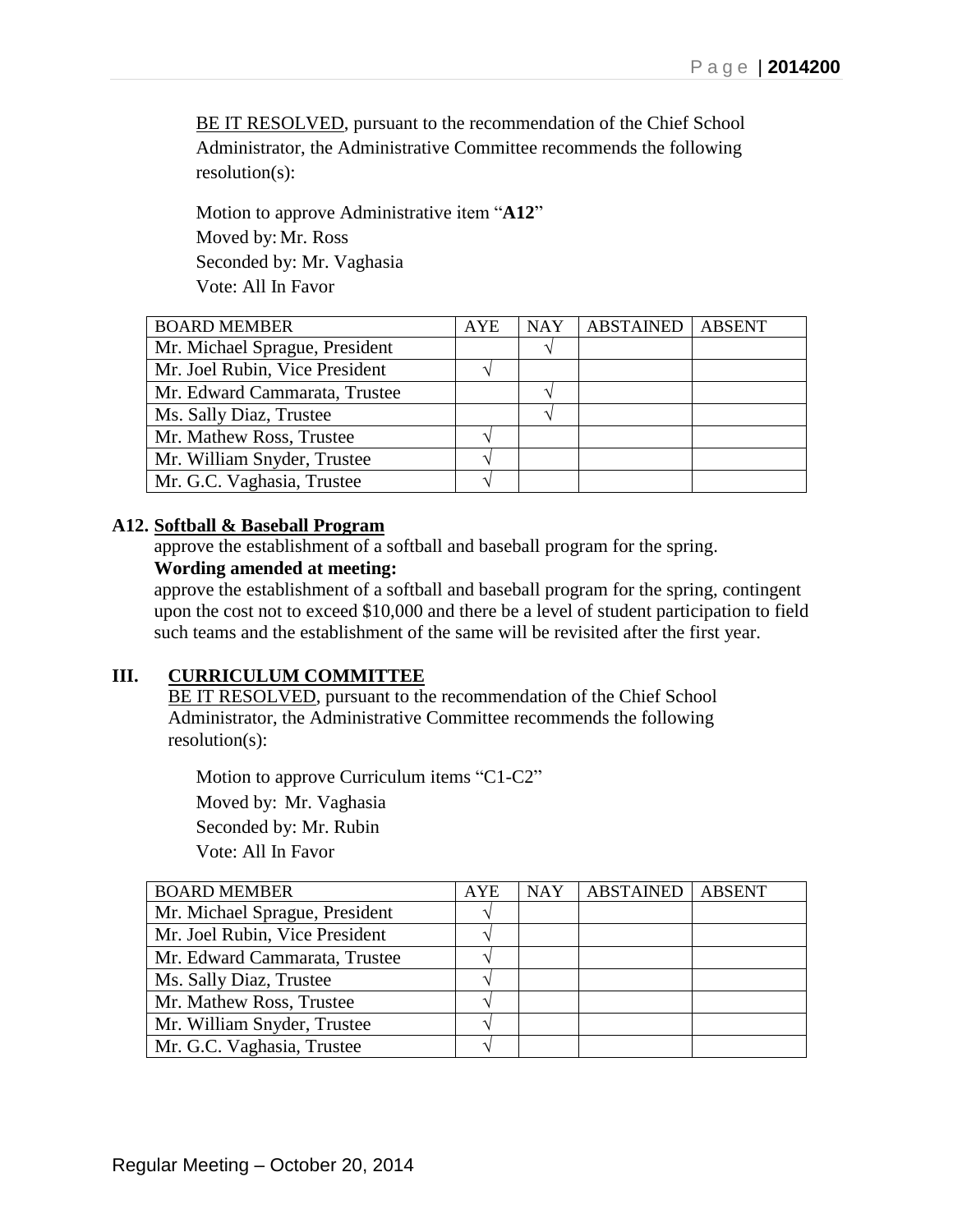# **C1. TAG Programs (Enclosure 3)**

approve the schedule of Outreach Events for our Talented and Gifted Program as budgeted.

# **C2. Field Trip**

approve the following field trip for the 2014-2015 school year:

 $\bullet$  6<sup>th</sup> Grade

Location: Stokes Forest, NJ School of Conservation Cost to District: cost information to be approved at a later date Vendor: Montclair State University

## **IV. FINANCE COMMITTEE**

BE IT RESOLVED, pursuant to the recommendation of the Chief School Administrator, the Finance Committee recommends the following resolution(s):

Motion to approve Finance items "F1-F10"

Moved by: Mr. Rubin

Seconded by: Ms. Diaz

Vote: All In Favor

| <b>BOARD MEMBER</b>            | <b>AYE</b> | <b>NAY</b> | <b>ABSTAINED</b> | <b>ABSENT</b> |
|--------------------------------|------------|------------|------------------|---------------|
| Mr. Michael Sprague, President |            |            |                  |               |
| Mr. Joel Rubin, Vice President |            |            |                  |               |
| Mr. Edward Cammarata, Trustee  |            |            |                  |               |
| Ms. Sally Diaz, Trustee        |            |            |                  |               |
| Mr. William Snyder, Trustee    |            |            |                  |               |
| Mr. Mathew Ross, Trustee       |            |            |                  |               |
| Mr. G.C. Vaghasia, Trustee     |            |            |                  |               |

## **F1. Disbursements**

post-approve September 30, 2014 Electronic Checks totaling \$497,298.58 having been audited and found correct and warrants issued therefore.

approve October 20, 2014 Monthly Disbursements totaling \$277,058.25 having been audited and found correct and warrants issued therefore.

 post-approve the wire transfer of funds in the amount of \$471,659.12 from the General Account to Payroll Accounts to cover payroll expenditures for the month of September 2014.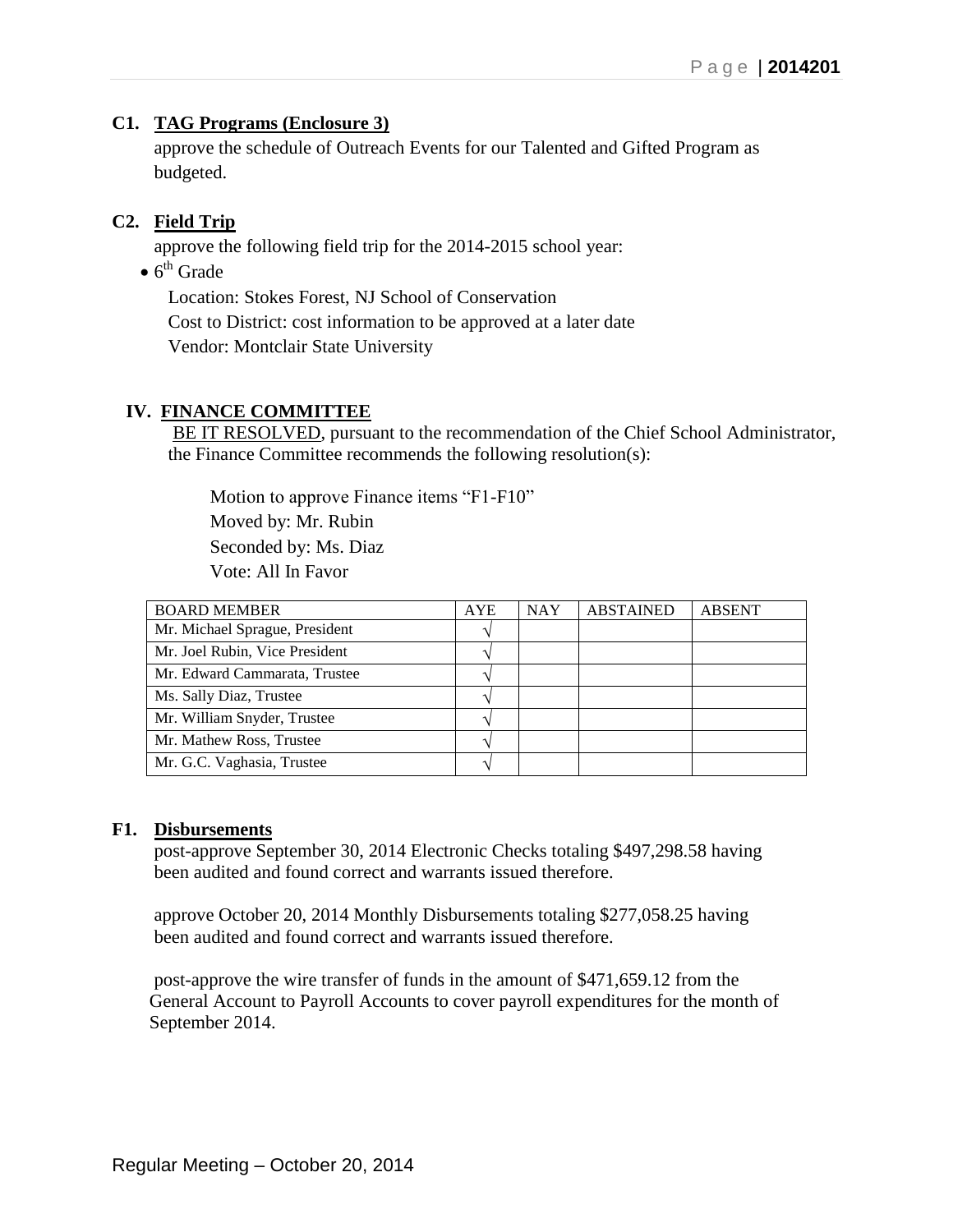# **F2. Financial Reports**

accept the Treasurer's and Secretary's Reports for the months of July and August, 2014, pursuant to N.J.A.C. 6:20-2.13(e)\*, we certify that as of October 20, 2014, after a review of the secretary's monthly financial report (appropriations section)and upon consultation with the appropriate district officials, to the best of our knowledge, no major account or fund has been over expended in violation of N.J.A.C. 6:20-2.13(b)\* and that sufficient funds are available to meet the District's financial obligations for the remainder of the fiscal year.

# **F3. Building Use**

RESOLVED, that the Norwood Board of Education approves the application for USE OF SCHOOL FACILITIES made by the following groups/organizations listed below. The Board reserves the right to schedule school activities at any time;

| <b>GROUP/ORGANIZATION</b>               | <b>USE/PURPOSE/ROOM</b> | <b>DATES/TIMES</b>     | FEE  |
|-----------------------------------------|-------------------------|------------------------|------|
|                                         |                         |                        |      |
| Norwood Daisy Group                     | Meeting/Library         | 10/8/14                | None |
|                                         |                         | $3:00$ pm-4:00pm       |      |
| PTO, 5K Pasta Dinner                    | Cafeteria               | $10 - \frac{24}{14}$   | None |
|                                         |                         | $4pm - 8:30pm$         |      |
| Rec Basketball                          | $GYM/**$ school teams   | nightly $5:30-9:30$ pm | None |
| (Additional cost to district to         | have priority**         | Saturdays 8:30-5:30pm  |      |
| be paid by Norwood Rec)                 |                         | - Now - March          |      |
| Rec Indoor Soccer                       | GYM/**school teams      | Wednesdays 5:30-       | None |
|                                         | have priority**         | 9:30pm - -Jan-March    |      |
| 8 <sup>th</sup> Grade Committee, Fall   | Patio                   | $10/24/14$ , 2:45-4:00 | None |
| <b>Plant Sale</b>                       |                         |                        |      |
| 8 <sup>th</sup> Grade Committee, Valley | Cafeteria               | 10/16/14 & 10/17/14    | None |
| <b>Dance Ticket Sales</b>               |                         | $12 - 12:30$           |      |

# **F4. Submission of Comprehensive Maintenance Plan & Form M-1 (Enclosure 4)**

approve submission of the Comprehensive Maintenance Plan & Form M1 as per attached enclosure.

# **F5. Donations**

graciously accept the generous donation from Ms. Hyejung Park of \$500 and Ms. Park has requested that the donation be used to support the Norwood Public School soccer program. There are concerns that this donation is not for the school but to offset parent and student costs.

# **F6. Rescind PTO Donation Language and Reaccept**

rescind the wording of the September 22, 2014 voting meeting (F5) and graciously accept the generous donation by the PTO of \$10,000 to offset the costs incurred by the students out of pocket to attend the  $7<sup>th</sup>$  grade trip to Philadelphia.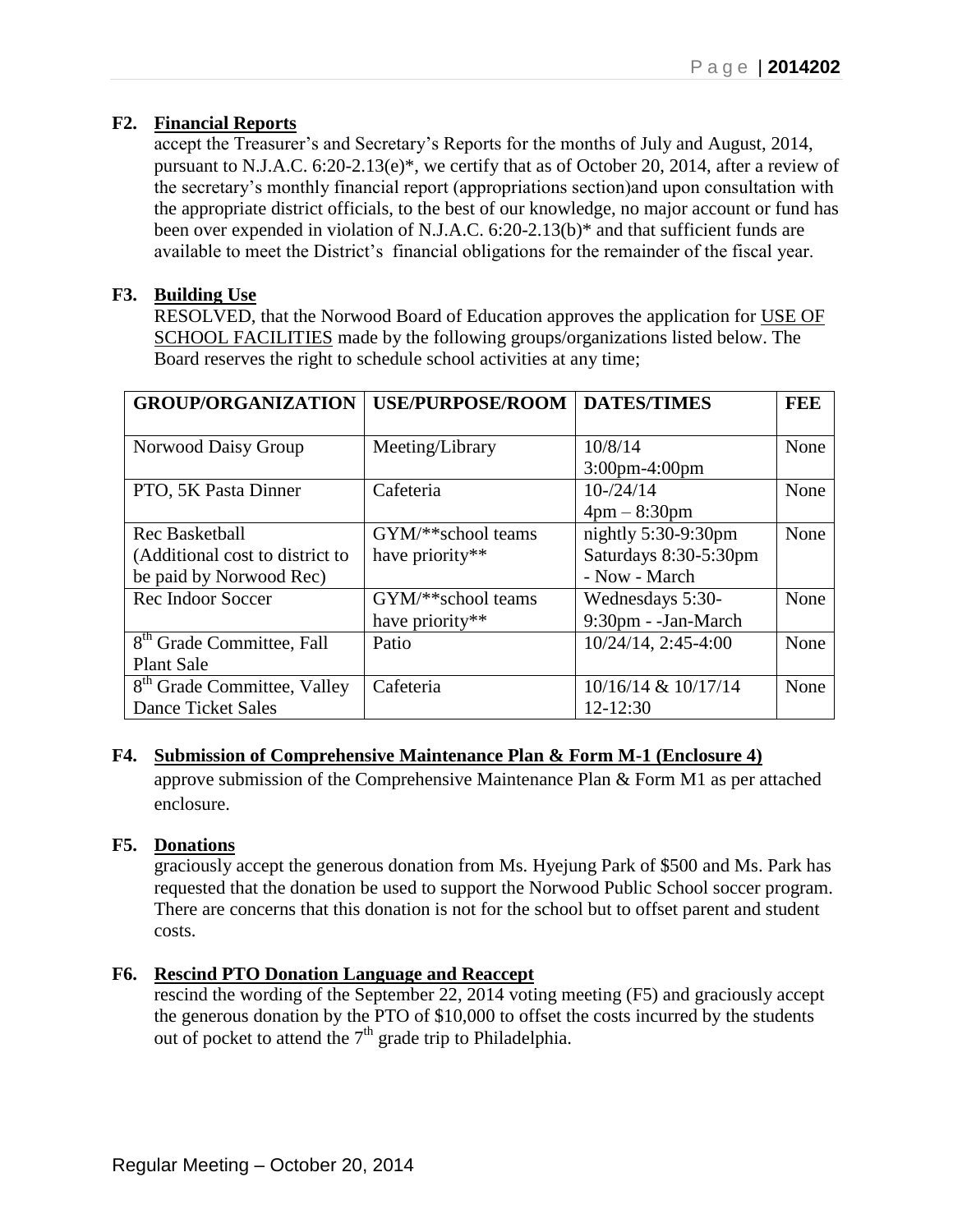### **F7. Personnel – Substitute Custodian**

approve the employment George Leocata as a substitute custodian for the 2014-2015 school year at the rate of \$12.00 per hour.

#### **F8. Transfer of Funds**

approve the transfer from Capital Reserve of \$353,903 to Account 12-000-400-931-000 Capital Reserve/transfer to Capital Projects.

#### **F9. Bid for Window Replacements**

that the Board of Education approve Joseph A. Cecco, Architect in charge of handling SDA Grant #3740-020-14-1001-G04FEC, advertise for bids for the Window Replacement.

### **F10. Bid for Upgrade of the Heating System**

that the Board of Education approve Joseph A. Cecco, Architect, to advertise for bids for the proposed upgrade to the heating system.

### **FINANCE COMMITTEE**

BE IT RESOLVED, pursuant to the recommendation of the Chief School Administrator, the Finance Committee recommends the following resolution(s):

#### **Motion to Table Finance item "F11"**

 Moved by: Mr. Rubin Seconded by: Mr. Ross Vote: All In Favor

| <b>BOARD MEMBER</b>            | <b>AYE</b> | <b>NAY</b> | <b>ABSTAINED</b> | <b>ABSENT</b> |
|--------------------------------|------------|------------|------------------|---------------|
| Mr. Michael Sprague, President |            |            |                  |               |
| Mr. Joel Rubin, Vice President |            |            |                  |               |
| Mr. Edward Cammarata, Trustee  |            |            |                  |               |
| Ms. Sally Diaz, Trustee        |            |            |                  |               |
| Mr. William Snyder, Trustee    |            |            |                  |               |
| Mr. Mathew Ross, Trustee       |            |            |                  |               |
| Mr. G.C. Vaghasia, Trustee     |            |            |                  |               |

## **F11. Bid for HVAC System - TABLED**

that the Board of Education approve Joseph A. Cecco, Architect, to advertise for bids for the proposed air conditioning system.

**New Business - none**

#### **Old Business - none**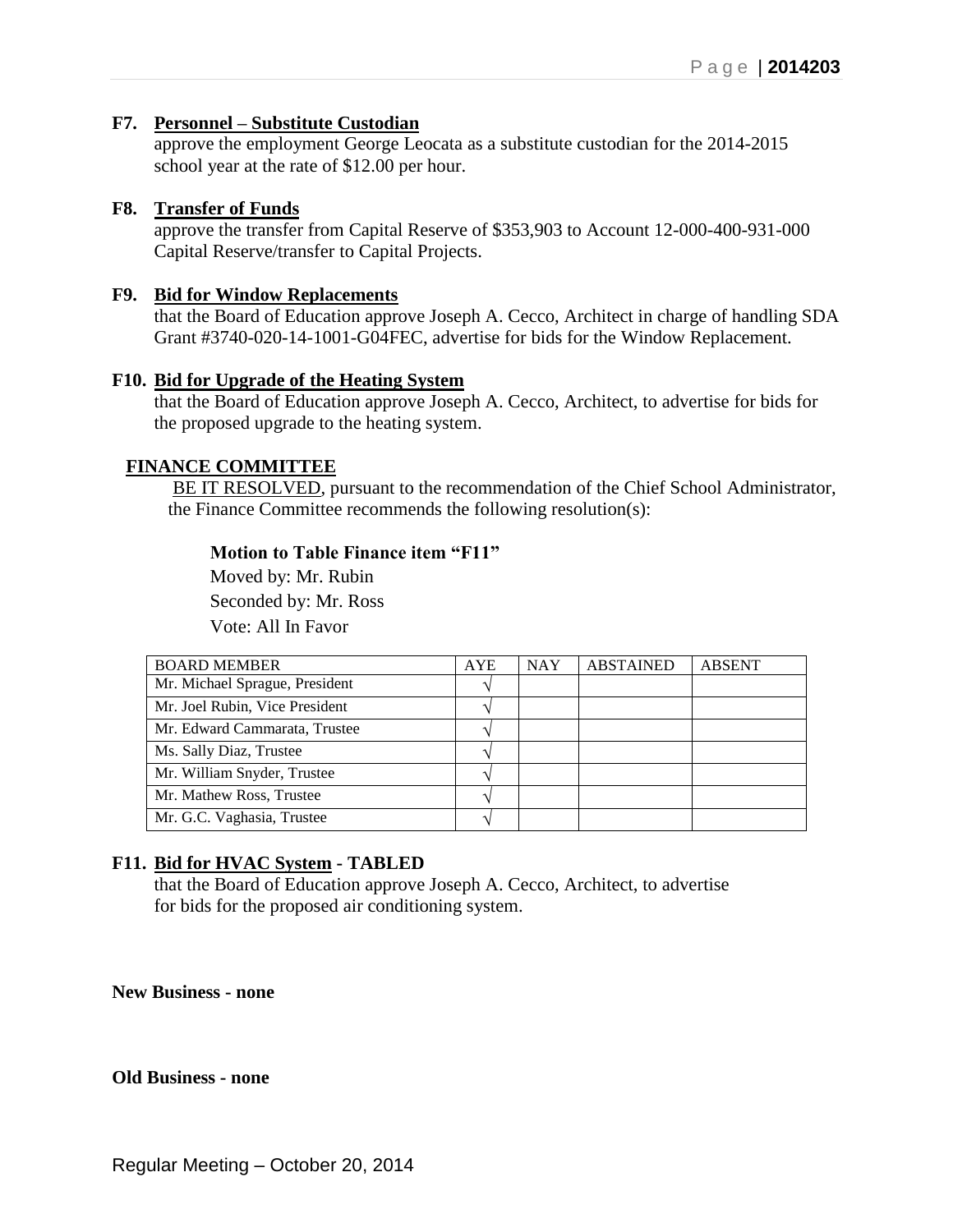## **Public Participation**

Moved by: Mr. Rubin Seconded by: Mr. Ross Time: 9:16pm

Mr. Kranzler stated that all your interests are valid, but we wanted to go over the facts; Mr. Gatens was approached and thought this was a good idea, Norwood baseball would be willing to raise money for the program, this is for the students to go out and have fun, and this is about a community- routing for a school and taking pride in the community. The process wasn't sprung on the Board and we will do everything as parents to see that it will get done. Norwood has equipment and funds as long as we have interest. If you hadn't gotten back to us, it's your fault.

Mr. Pierorazio said that Club baseball is in the summer and there is nothing during the week except town travel.

Mr. Ross said that you are absolutely right; you can raise the money but donations are not guaranteed in the future so it is hard to vote on that because it is different every year.

Mr. Sprague stated that from a cost perspective, the manner in which this came about, that we never got a piece of paper from any administrator, makes it is hard to vote on any costs that we don't have all the information on.

Mr. Kranzler had ample time to look into it because it was on the last agenda. Basketball is supported by the community and so is soccer. This baseball team would be the supported by community also.

## **Closed to the Public**

Moved by: Mr. Rubin Seconded by: Mr. Ross Time: 9:30pm

#### **Adjournment to Executive Session**

**RESOLVED that in accordance with Section 8 of the Open Public Meetings Act, Chapter 231, P.L., the Board has the authority to adjourn to closed session to discuss matters pertaining to Legal/Contractual/Personnel Issues. Said matters will be made public upon their disposition.**

Moved by: Mr. Vaghasia Seconded by: Mr. Rubin Time: 9:30pm

## **Motion to adjourn the meeting from Executive Session**

Moved by: Mr. Ross Seconded by: Mr. Rubin Time: 10:32pm